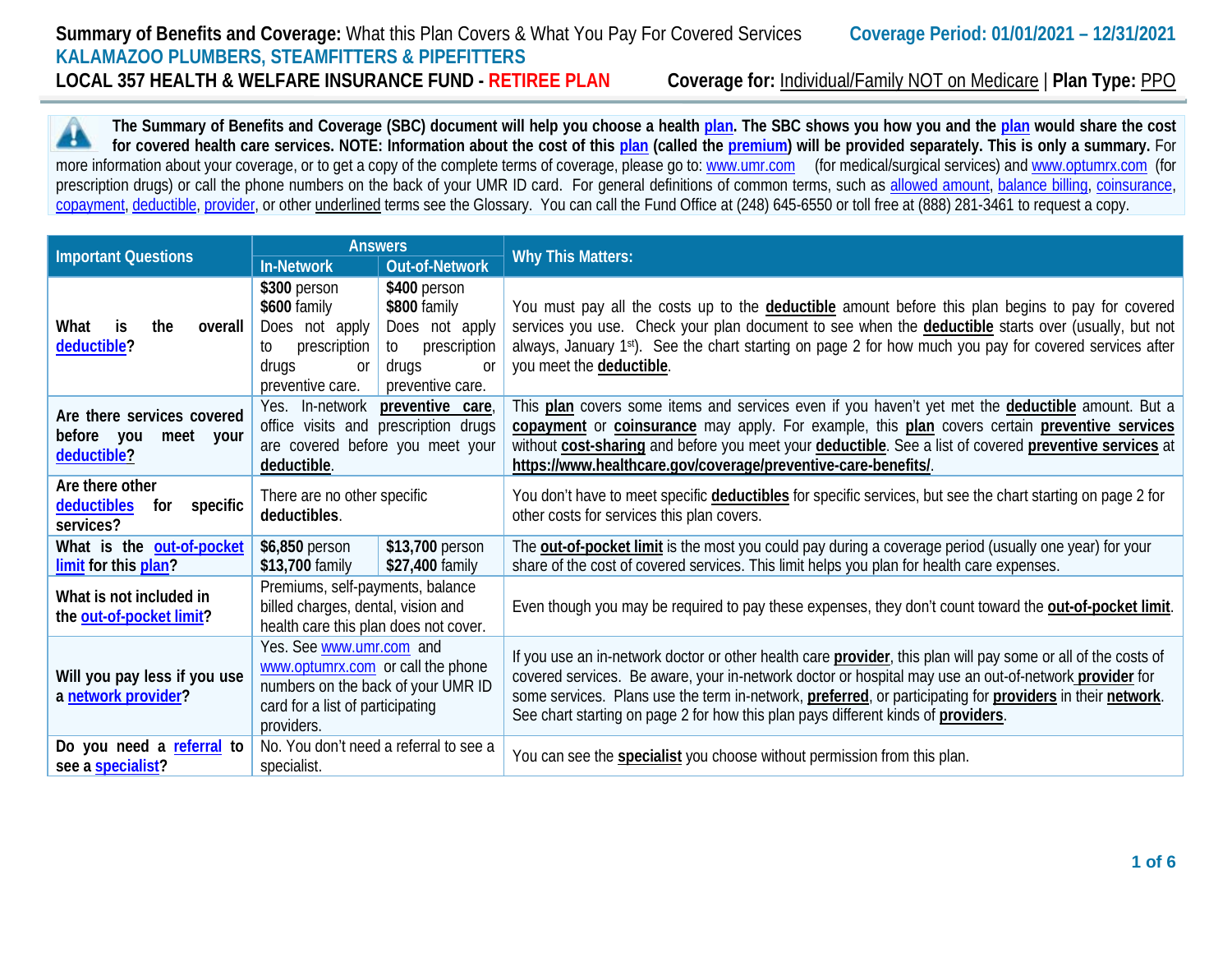All **[copayment](https://www.healthcare.gov/sbc-glossary/#copayment)** and **[coinsurance](https://www.healthcare.gov/sbc-glossary/#coinsurance)** costs shown in this chart are after your **[deductible](https://www.healthcare.gov/sbc-glossary/#deductible)** has been met, if a **[deductible](https://www.healthcare.gov/sbc-glossary/#deductible)** applies. Ч

| Common                                                                                                 |                                                         |                                                                                                     | <b>What You Will Pay</b>                                                                  | Limitations, Exceptions, & Other Important<br><b>Information</b>                                                                                     |  |  |
|--------------------------------------------------------------------------------------------------------|---------------------------------------------------------|-----------------------------------------------------------------------------------------------------|-------------------------------------------------------------------------------------------|------------------------------------------------------------------------------------------------------------------------------------------------------|--|--|
| <b>Medical Event</b>                                                                                   | <b>Services You May Need</b>                            | <b>Network Provider</b>                                                                             | <b>Out-of-Network Provider</b>                                                            |                                                                                                                                                      |  |  |
|                                                                                                        |                                                         | (You will pay the least)                                                                            | (You will pay the most)                                                                   |                                                                                                                                                      |  |  |
|                                                                                                        | Primary care visit to treat an injury<br>or illness     | \$20 co-pay                                                                                         | 30% co-insurance after<br>deductible                                                      | Online visits with your medical provider in-network<br>will be covered 100% if provided through Teledoc.                                             |  |  |
| If you visit a health care<br>provider's<br>office<br>or<br>clinic                                     | Specialist visit                                        | \$20 co-pay                                                                                         | 30% co-insurance after<br>deductible                                                      | Online visits with your medical provider in-network<br>will be billed at the \$20 copay rate. Chiropractic<br>care is limited to 24 visits per year. |  |  |
|                                                                                                        | Preventive care/screening/<br>immunization              | No charge                                                                                           | Not Covered                                                                               | Benefits covered at 100% in-network. Limitations<br>may apply on number of visits.                                                                   |  |  |
| If you have a test                                                                                     | Diagnostic test (x-ray, blood work)                     | 10% coinsurance after<br>deductible                                                                 | 30% coinsurance after<br>deductible                                                       | ---none---                                                                                                                                           |  |  |
|                                                                                                        | Imaging (CT/PET scans, MRIs)                            | 10% coinsurance after<br>deductible                                                                 | 30% coinsurance after<br>deductible                                                       | ---none---                                                                                                                                           |  |  |
|                                                                                                        | Generic drugs                                           | \$4 co-pay for retail 30-day<br>supply, \$8 co-pay for mail<br>order 90-day supply.                 | \$4 co-pay plus an additional<br>25% of the approved amount<br>for retail 30-day supply.  | For information on contraceptive coverage, contact<br>your plan administrator. 90-day supply not covered<br>out-of-network.                          |  |  |
| If you need drugs to<br>treat your illness or                                                          | Preferred brand drugs                                   | \$40 co-pay for retail 30-<br>day supply, \$80 co-pay for<br>mail order 90-day supply.              | \$40 co-pay plus an additional<br>25% of the approved amount<br>for retail 30-day supply. | 90-day supply not covered out-of-network.                                                                                                            |  |  |
| condition<br>More information<br>about<br>drug<br>prescription<br>coverage is available at             | Non-preferred brand drugs                               | \$80 co-pay for retail 30-<br>day supply, \$160 co-pay<br>for mail order 90-day<br>supply.          | \$80 co-pay plus an additional<br>25% of the approved amount<br>for retail 30-day supply. | 90-day supply not covered out-of-network.                                                                                                            |  |  |
| www.umr.com<br>and<br>www.optumrx.com or by<br>calling the numbers on the<br>back of your UMR ID card. | Generic and<br>preferred<br>brand<br>specialty drugs    | 15% coinsurance of the<br>approved amount, up to a<br>maximum of \$150 for<br>retail 30-supply.     | In-network coinsurance plus<br>25% of the approved amount.                                | All specialty drugs require step therapy and prior<br>authorization. 90-day supply not covered in-                                                   |  |  |
|                                                                                                        | Non-preferred<br>specialty<br>brand<br>drugs            | 25% coinsurance of the<br>approved amount, up to a<br>maximum of \$300 for<br>retail 30-day supply. | In-network coinsurance plus<br>25% of the approved amount.                                | network or out-of-network.                                                                                                                           |  |  |
| If you have outpatient                                                                                 | Facility fee<br>ambulatory<br>(e.g.,<br>surgery center) | 10% co-insurance after<br>deductible.                                                               | 30% co-insurance after<br>deductible.                                                     | ---none---                                                                                                                                           |  |  |
| surgery                                                                                                | Physician/surgeon fees                                  | 10% co-insurance after<br>deductible.                                                               | 30% co-insurance after<br>deductible.                                                     | $---none---$                                                                                                                                         |  |  |
| If you need immediate<br>medical attention                                                             | Emergency room care                                     | \$100 co-pay                                                                                        | \$100 co-pay                                                                              | Co-pay waived if admitted or for an accidental<br>injury.                                                                                            |  |  |

**[\* For more information about limitations and exceptions, see the plan or policy document at [www.umr.com](http://www.umr.com/) and [www.optumrx.com](http://www.optumrx.com/) .]**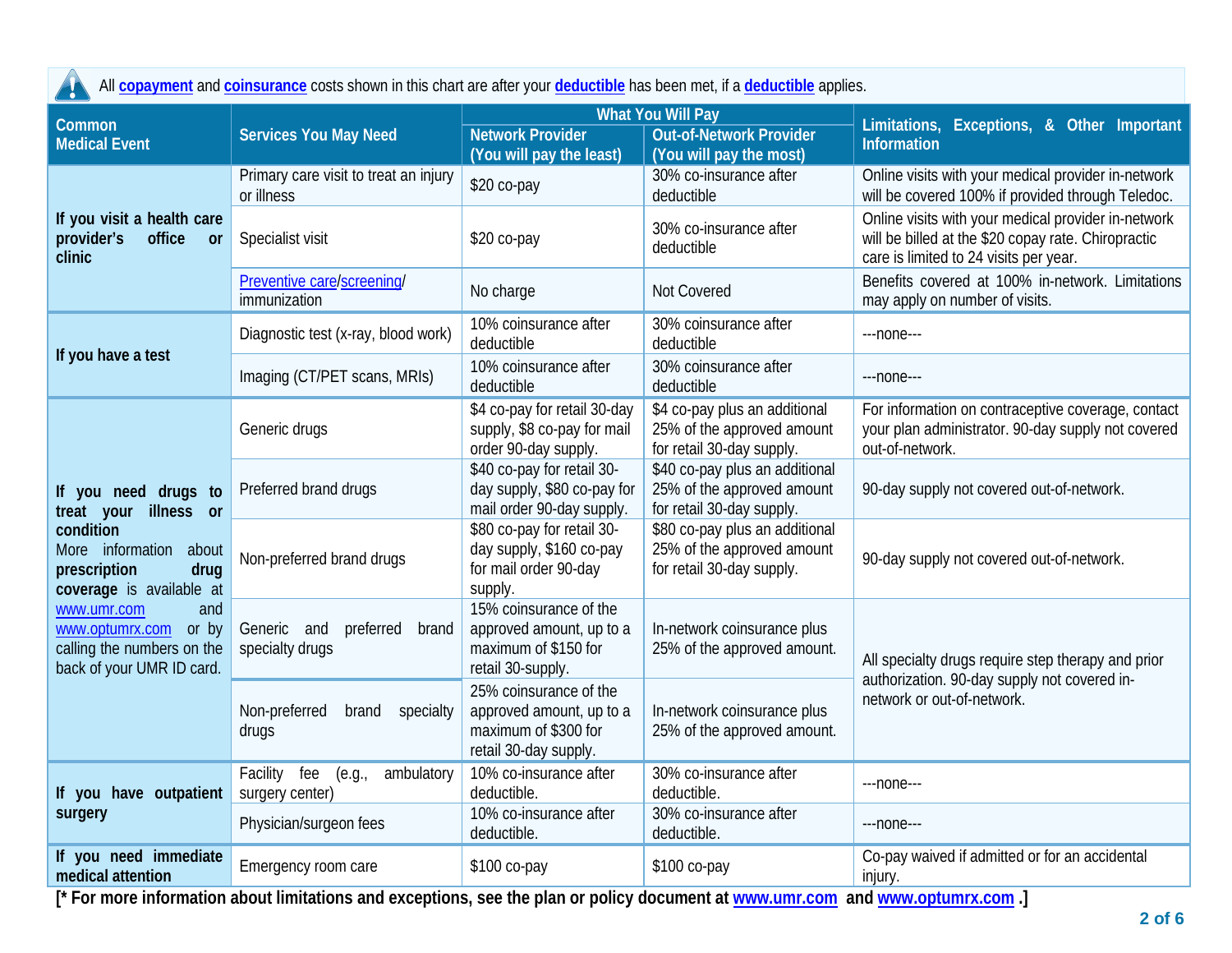All **[copayment](https://www.healthcare.gov/sbc-glossary/#copayment)** and **[coinsurance](https://www.healthcare.gov/sbc-glossary/#coinsurance)** costs shown in this chart are after your **[deductible](https://www.healthcare.gov/sbc-glossary/#deductible)** has been met, if a **[deductible](https://www.healthcare.gov/sbc-glossary/#deductible)** applies.

|                                                       |                                                 |                                                                                              | <b>What You Will Pay</b>                                  |                                                                                                                                                                                      |  |  |
|-------------------------------------------------------|-------------------------------------------------|----------------------------------------------------------------------------------------------|-----------------------------------------------------------|--------------------------------------------------------------------------------------------------------------------------------------------------------------------------------------|--|--|
| Common<br><b>Medical Event</b>                        | <b>Services You May Need</b>                    | <b>Network Provider</b><br>(You will pay the least)                                          | <b>Out-of-Network Provider</b><br>(You will pay the most) | Limitations, Exceptions, & Other Important<br>Information                                                                                                                            |  |  |
|                                                       | Emergency medical transportation                | 10% co-insurance after<br>deductible                                                         | 10% co-insurance after<br>deductible                      | ---none---                                                                                                                                                                           |  |  |
|                                                       | Urgent care                                     | \$20 co-pay                                                                                  | 30% co-insurance after<br>deductible                      | $---$ none $---$                                                                                                                                                                     |  |  |
| If you have a hospital                                | Facility fee (e.g., hospital room)              | 10% co-insurance after<br>deductible                                                         | 30% co-insurance after<br>deductible                      |                                                                                                                                                                                      |  |  |
| stay                                                  | Physician/surgeon fees                          | 10% co-insurance after<br>deductible                                                         | 30% co-insurance after<br>deductible                      | $--none--$                                                                                                                                                                           |  |  |
| If you<br>mental<br>need<br>health,<br>behavioral     | Outpatient services                             | 10% co-insurance after<br>deductible                                                         | 30% co-insurance after<br>deductible                      | Your cost share may be different for services<br>performed in an office setting.                                                                                                     |  |  |
| health,<br>substance<br>or<br>abuse services          | Inpatient services                              | 10% co-insurance after<br>deductible                                                         | 30% co-insurance after<br>deductible                      | ---none---                                                                                                                                                                           |  |  |
|                                                       | Office visits                                   | 10% co-insurance after<br>deductible (PPACA<br>preventive services<br>provided at no charge) | 30% co-insurance after<br>deductible                      | Prenatal and postnatal preventive services are<br>provided in-network at no charge to the extent<br>required by federal law. Please contact the Fund<br>office for more information. |  |  |
| If you are pregnant                                   | Childbirth/delivery<br>professional<br>services | 10% co-insurance after<br>deductible                                                         | 30% co-insurance after<br>deductible                      | ---none---                                                                                                                                                                           |  |  |
|                                                       | Childbirth/delivery facility services           | 10% co-insurance after<br>deductible                                                         | 30% co-insurance after<br>deductible                      | ---none---                                                                                                                                                                           |  |  |
|                                                       | Home health care                                | 10% co-insurance after<br>deductible                                                         | Not covered                                               | $---$ none $---$                                                                                                                                                                     |  |  |
|                                                       | Rehabilitation services                         | 10% co-insurance after<br>deductible                                                         | 30% co-insurance after<br>deductible                      | Physical, Speech and Occupational Therapy is<br>limited to a combined maximum of 60 visits per<br>member, per calendar year.                                                         |  |  |
| lf<br>help<br>need<br>you<br>recovering or have other | <b>Habilitation services</b>                    | Not Covered                                                                                  | Not Covered                                               | $---none---$                                                                                                                                                                         |  |  |
| special health needs                                  | Skilled nursing care                            | 20% co-insurance after<br>deductible                                                         | Not Covered                                               | Limited to a maximum of 120 days per member per<br>calendar year.                                                                                                                    |  |  |
|                                                       | Durable medical equipment                       | 10% co-insurance after<br>deductible                                                         | 10% co-insurance after<br>deductible                      | ---none---                                                                                                                                                                           |  |  |
|                                                       | Hospice services                                | No Charge                                                                                    | No Charge                                                 | Bereavement counseling covered, provided care is<br>obtain within six (6) months of death.                                                                                           |  |  |
|                                                       | Children's eye exam                             | Not Covered                                                                                  | Not Covered                                               | Elective benefit covered through VSP.                                                                                                                                                |  |  |
| If your child<br>needs<br>dental or eye care          | Children's glasses                              | Not Covered                                                                                  | Not Covered                                               | Elective benefit covered through VSP.                                                                                                                                                |  |  |
|                                                       | Children's dental check-up                      | Not Covered                                                                                  | Not Covered                                               | Elective benefit covered through Delta Dental.                                                                                                                                       |  |  |

**[\* For more information about limitations and exceptions, see the plan or policy document at [www.umr.com](http://www.umr.com/) and [www.optumrx.com](http://www.optumrx.com/) .]**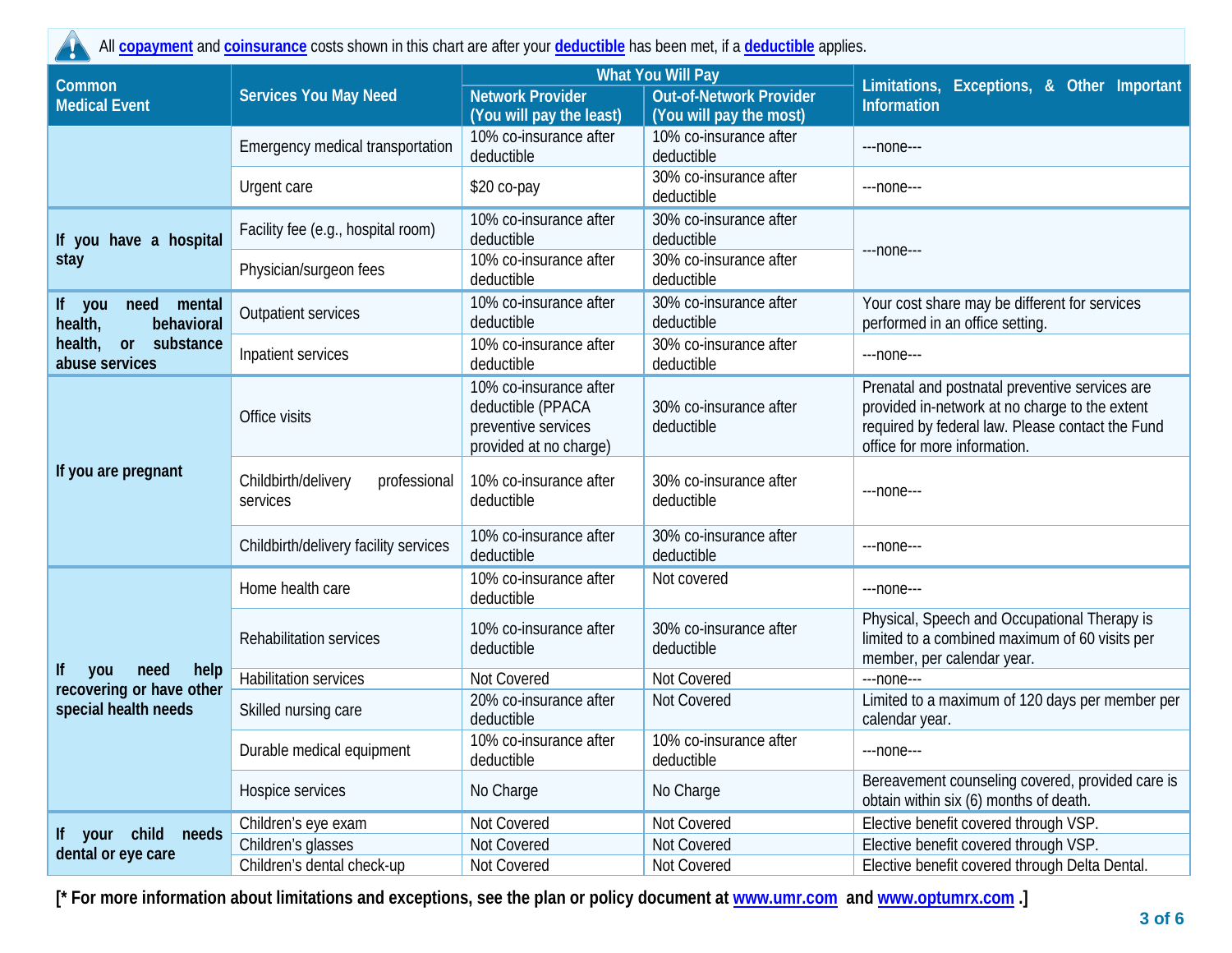**Excluded Services & Other Covered Services:**

| Services Your Plan Generally Does NOT Cover (Check your policy or plan document for more information and a list of any other excluded services.) |                  |  |                              |  |                      |  |
|--------------------------------------------------------------------------------------------------------------------------------------------------|------------------|--|------------------------------|--|----------------------|--|
|                                                                                                                                                  | Acupuncture      |  | <b>Infertility Treatment</b> |  | Routine foot care    |  |
|                                                                                                                                                  | Cosmetic surgery |  | Long-term care               |  | Weight loss programs |  |
|                                                                                                                                                  | [HA1]            |  | Private Rooms                |  |                      |  |

|           | Other Covered Services (Limitations may apply to these services. This isn't a complete list. Please see your plan document.) |  |                                        |  |                                                                                                                         |  |  |  |
|-----------|------------------------------------------------------------------------------------------------------------------------------|--|----------------------------------------|--|-------------------------------------------------------------------------------------------------------------------------|--|--|--|
|           | • Autism Screening                                                                                                           |  | Non-Emergency care when traveling      |  | <b>Private Duty Nursing</b>                                                                                             |  |  |  |
|           | • Chiropractic Services                                                                                                      |  | outside the U.S.                       |  | Respite Care                                                                                                            |  |  |  |
|           | • Coverage provided outside the United States. See                                                                           |  | Oral surgery                           |  | If you are also covered by an account-type plan such as an                                                              |  |  |  |
|           | www.umr.com and www.optumrx.com                                                                                              |  | <b>Orthotics and Prosthetics</b>       |  | integrated health flexible spending arrangement (FSA), health                                                           |  |  |  |
| $\bullet$ | Dental Care – covered under a separate plan. Please                                                                          |  | Routine eye care – covered under a     |  | reimbursement arrangement (HRA), and/or a health savings<br>account (HSA), then you may have access to additional funds |  |  |  |
|           | contact the Plan Office at (248) 645-6550. Hearing Aids                                                                      |  | separate plan. Please contact the Plan |  | to help cover certain out-of-pocket expenses - like the                                                                 |  |  |  |
|           | • Hearing Aids.                                                                                                              |  | Office at (248) 645-6550               |  | deductible, co-payments, or co-insurance, or benefits not                                                               |  |  |  |
|           | • Human Organ Transplant                                                                                                     |  | <b>Telemedicine Services</b>           |  | otherwise covered.                                                                                                      |  |  |  |

**Your Rights to Continue Coverage:** There are agencies that can help if you want to continue your coverage after it ends. The contact information for those agencies is: the U.S. Department of Labor, Employee Benefits Security Administration at 1-866-444-3272 or [www.dol.gov/ebsa,](http://www.dol.gov/ebsa) or the U.S. Department of Health and Human Services at 1-877-2672323 x61565 o[r www.cciio.cms.gov.](http://www.cciio.cms.gov/) Other coverage options may be available to you too, including buying individual insurance coverage through the Health Insurance [Marketplace.](https://www.healthcare.gov/sbc-glossary/#marketplace) For more information about the [Marketplace,](https://www.healthcare.gov/sbc-glossary/#marketplace) visi[t www.HealthCare.gov](http://www.healthcare.gov/) or call 1-800-318-2596.

Your Grievance and Appeals Rights: There are agencies that can help if you have a complaint against your [plan](https://www.healthcare.gov/sbc-glossary/#plan) for a denial of a [claim.](https://www.healthcare.gov/sbc-glossary/#claim) This complaint is called a [grievance](https://www.healthcare.gov/sbc-glossary/#grievance) or [appeal.](https://www.healthcare.gov/sbc-glossary/#appeal) For more information about your rights, look at the explanation of benefits you will receive for that medical [claim.](https://www.healthcare.gov/sbc-glossary/#claim) Your [plan](https://www.healthcare.gov/sbc-glossary/#plan) documents also provide complete information to submit [a claim,](https://www.healthcare.gov/sbc-glossary/#claim) [appeal,](https://www.healthcare.gov/sbc-glossary/#appeal) or a [grievance](https://www.healthcare.gov/sbc-glossary/#grievance) for any reason to you[r plan.](https://www.healthcare.gov/sbc-glossary/#plan) For more information about your rights, this notice, or assistance, contact the Fund Office at 866-642-7045.

## **Does this plan provide Minimum Essential Coverage? Yes.**

Minimum Essential Coverage generally includes plans, health insurance available through the Marketplace or other individual market policies, Medicare, Medicaid, CHIP, TRICARE, and certain other coverage. If you are eligible for certain types of Minimum Essential Coverage, you may not be eligible for the premium tax credit. .

**Does this plan meet the Minimum Value Standards? Yes**

If your [plan](https://www.healthcare.gov/sbc-glossary/#plan) doesn't meet th[e Minimum Value Standards,](https://www.healthcare.gov/sbc-glossary/#minimum-value-standard) you may be eligible for [a premium tax credit](https://www.healthcare.gov/sbc-glossary/#premium-tax-credits) to help you pay for [a plan](https://www.healthcare.gov/sbc-glossary/#plan) through the [Marketplace.](https://www.healthcare.gov/sbc-glossary/#marketplace)

Language Access Services: [Spanish (Español): Para obtener asistencia en Español, llame al 866-642-7045. [Tagalog (Tagalog): Kung kailangan ninyo ang tulong sa Tagalog tumawag sa 866-642-7045. [Chinese (中文): 如果需要中文的帮助, 请拨打这个号码 866-642-7045.

[Navajo (Dine): Dinek'ehgo shika at'ohwol ninisingo, kwiijigo holne' 866-642-7045.

––––––––––––––––––––––*To see examples of how this plan might cover costs for a sample medical situation, see the next section.–––––––––––*–––––––––––

**[\* For more information about limitations and exceptions, see the plan or policy document at [www.umr.com](http://www.umr.com/) and [www.optumrx.com](http://www.optumrx.com/) .]**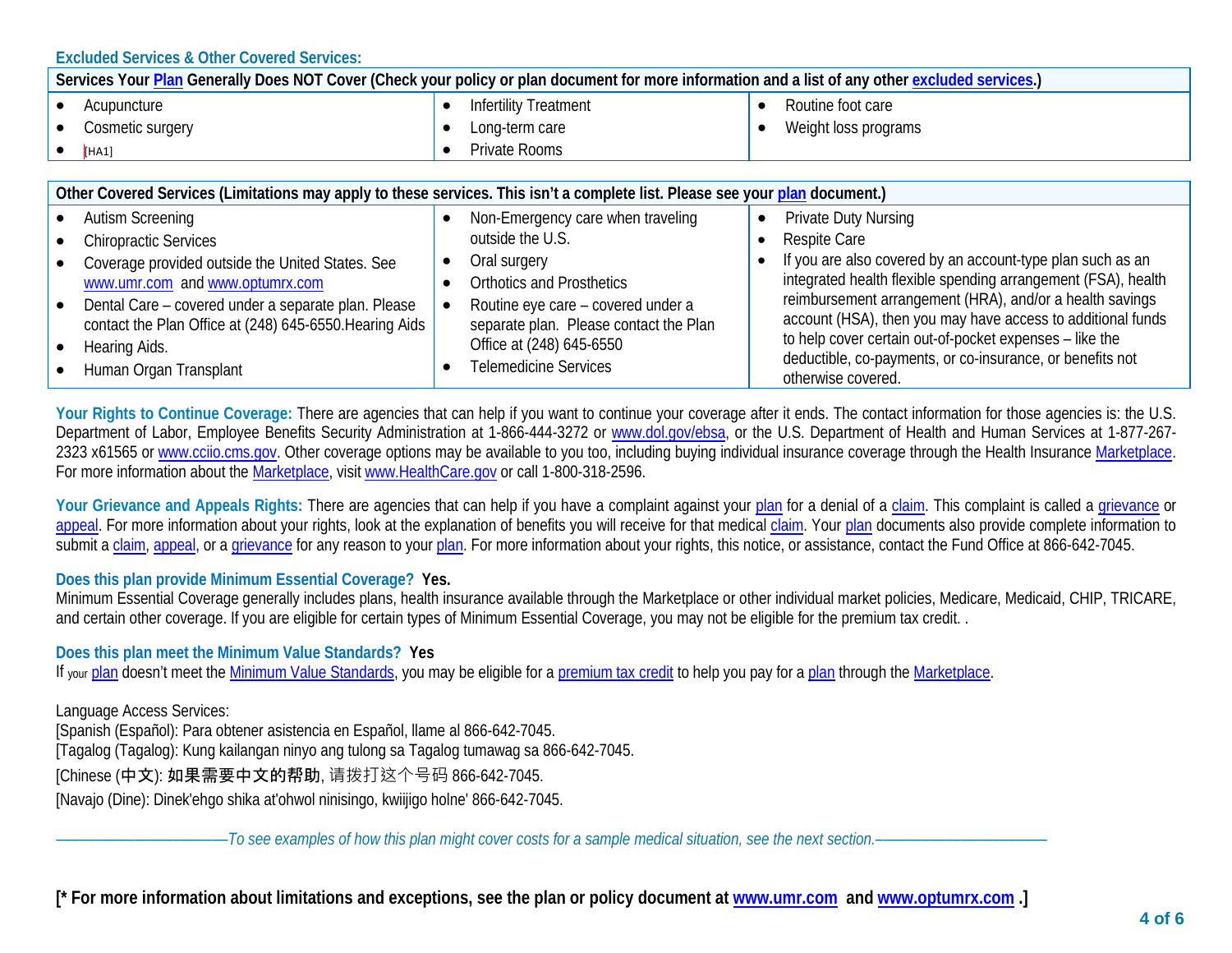**PRA Disclosure Statement**: According to the Paperwork Reduction Act of 1995, no persons are required to respond to a collection of information unless it displays a valid OMB control number. The valid OMB control number for this information collection is **0938-1146**. The time required to complete this information collection is estimated to average **0.08** hours per response, including the time to review instructions, search existing data resources, gather the data needed, and complete and review the information collection. If you have comments concerning the accuracy of the time estimate(s) or suggestions for improving this form, please write to: CMS, 7500 Security Boulevard, Attn: PRA Reports Clearance Officer, Mail Stop C4-26-05, Baltimore, Maryland 21244-1850.